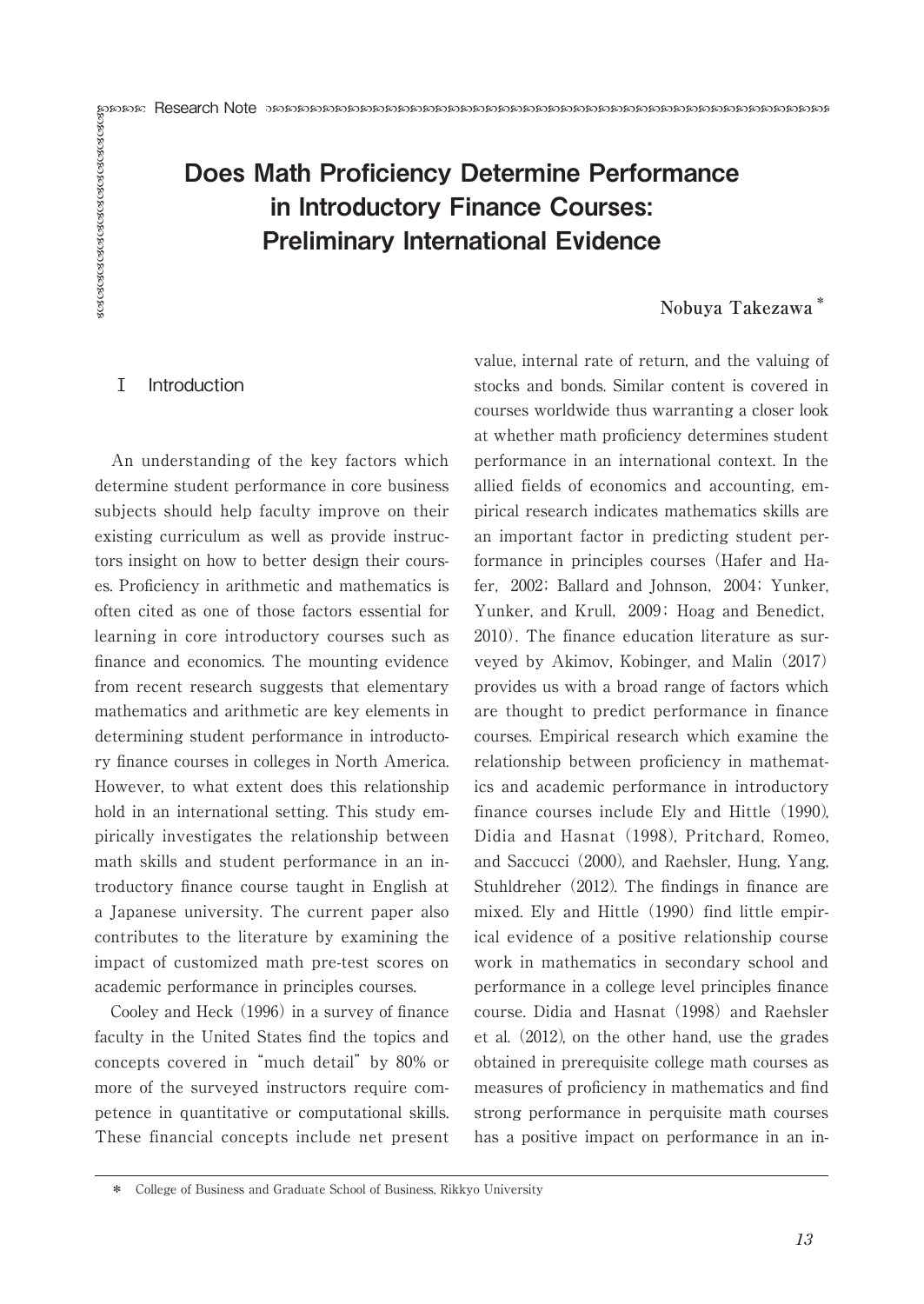troductory financial management class. Closer in spirit to the current study are Rich (2006) who employ the quantitative section of SAT scores and Pritchard et al. (2000) which uses a standardized test administered by the state of New Jersey to measure proficiency in math. As to be expected, their study provides empirical evidence that computational skills have a positive impact on performance in finance courses. While standardized tests and prior course work could gauge proficiency in arithmetic and mathematics, a customized pre-test covering topics most often encountered in principles courses should serve as a better measure of the required computational skills necessary to do well in a principles course. To this end, we employ a customized math pre-test in line with the economics and accounting literature (Yunker et al., 2009; Ballard and Johnson, 2004).

## Ⅱ Data

Data is collected for an introductory finance course titled Financial Management in the Fall term 2018 and 2019 taught by the author of the current paper. The course is offered at an all English international liberal arts program in a recognized private university located in central Tokyo which we will refer to as WU. The course is offered as an elective where prerequisites in economics and accounting are not required. Recent work shows that English

language proficiency plays an important role in determining academic performance when there is a substantial number of non-native English speakers in the class (Thompson, Aizawa, Curle, Rose, 2019). However, in this particular case, we do not control for language ability since English proficiency is exceptionally strong as evidenced by an average self-reported TOEFL iBT score of 99 for non-native English speaking students. Course enrollment in Financial Management at WU Fall 2018 was 88 and 90 in the Fall of 2019. Information for the explanatory variables was obtained from a survey and math pre-test taken in the third week of class. After omitting incomplete observations due to surveys with missing information and for students who did not participate in the survey itself, the sample size for our data set is 61 for 2018 and 67 for 2019. Students consented to the use of the data in aggregate form for this study by signing and dating the math pre-test and basic information sheet.

Student performance is measured as the score on a comprehensive final test administered on the last day of class in January. The final test is a closed note and closed book exam with a mix of multiple choice and short answer problems. The score for this final test (FINAL) is measured as a percentage (ratio) out of 60 total points. The descriptive statistics for the collected data is summarized in Table 1.

We administered a 12 question math pretest as an index for math proficiency (MATH).

|                     | <b>FINAL</b> | MATH  | <b>GPA</b> | STAT  |
|---------------------|--------------|-------|------------|-------|
| <b>MEAN</b>         | 0.691        | 0.775 | 3.108      | 3.067 |
| <b>MEDIAN</b>       | 0.716        | 0.807 | 3.215      | 3.00  |
| STANDARD DEVIATION  | 0.154        | 0.175 | 0.559      | 0.914 |
| MAXIMUM             | 0.968        | 1.00  | 3.83       | 4.00  |
| <b>MINIMUM</b>      | 0.172        | 0.154 | 1.00       | 1.00  |
| <b>OBSERVATIONS</b> | 128          | 128   | 128        | 128   |

TABLE 1 SUMMARY OF DESCRIPTIVE STATISTICS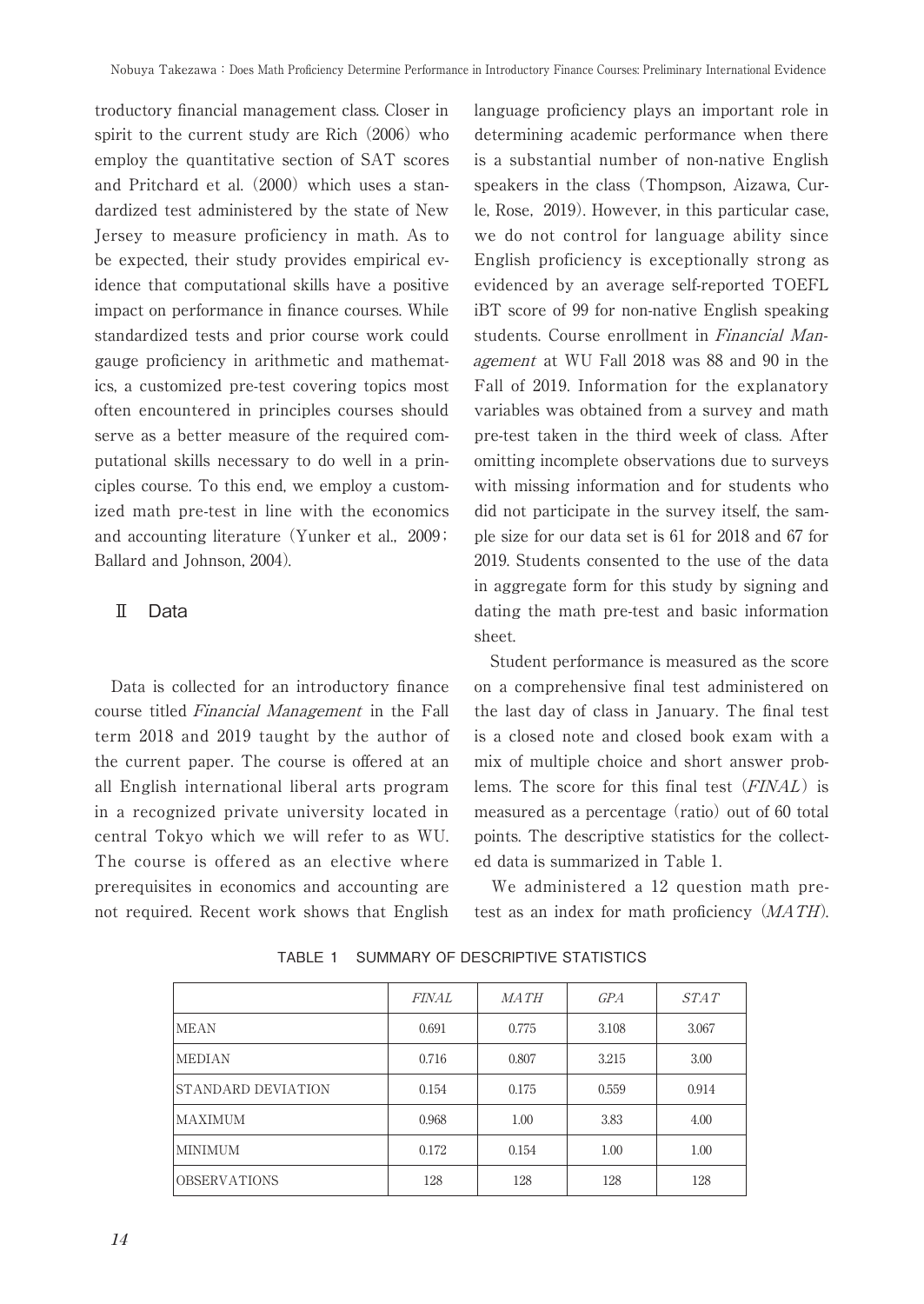MATH is measured as the ratio of correct answers out of twelve. The math test was tested in a pilot study with students in BT 183 Finance, an equivalent introductory finance course, offered in the college of business at Rikkyo University in Spring 2018. The pilot study allowed us to revise the wording of the questions and content of the pre-test. While some studies use standardized test scores such as the quantitative section of the SAT or ACT, these tests do not necessarily focus on the quantitative skills required in finance. The math pre-test used in this study covers basic algebra relevant to the study of finance including ratios, factoring, graphing a straight line, averages, and summation. The level and content of the questions are consistent with the math quizzes provided in the appendices in Yunker et al. (2009) and Ballard and Johnson (2004).

Many students find portfolio theory to be technically challenging especially at the introductory level as it involves the use of statistics. Unfortunately, in many cases, college students are not always exposed to the concepts covered in probability and statistics. The basics of location and spread statistics associated with a distribution and covariance are reviewed in the Financial Management course, however, an understanding of these topics beforehand should enhance learning. It follows that as a second variable to gauge mathematical proficiency, we include self-reported grades in introductory college statistics, STAT. The use of a variable such as STAT is needed to capture the relevance of statistics since standardized tests such as the ACT and SAT do not cover these quantitative skills. Hafer and Hafer (2002) use enrollment in a statistics course as an explanatory dummy variable. This dummy variable could proxy for familiarity with statistics but it does not necessarily gauge proficiency. Therefore, the statistics grade variable, STAT, employed in this study not only serves as a proxy for knowledge but for proficiency in the subject matter. STAT takes on a discrete value ranging from 1 to 4 reflecting the grade point earned in the course. The WU liberal arts curriculum is unique in that all students are required to pass a statistics class prior to graduating thus enabling us to readily obtain information from the surveyed students.

Finally, we collected information on self-reported GPA (grade point average) and study hours (HRS) to control for the effects of student effort. An important contribution of this study is the use of weekly study hours in the previous term to measure overall student effort. Didia and Hasnat (1998) employ study hours per week for the finance course in question and Nofsinger (1999) uses a 5 point scale of self-reported study hours one week prior to the exam. In contrast to these studies, we are interested in capturing overall student effort and general study habits as opposed to the effort dedicated to the finance course itself. Therefore, we asked students to provide information on the amount of time they spent on studies on average per week in the previous term. In the current study, HRS is a dummy variable ranging from one to four based on self-reported information  $(1=$  zero to 5 hours,  $2 = 6$  to 10 hours,  $3 = 11$  to 15 hours, and  $4 = 16$ hours or more). 28.1% of the class reported a "1," 45.3% reported a "2," 21.1% reported a "3," and finally 5.5% reported a "4." This classification of study hours is designed to be consistent with survey data collected and reported in 2008 by the Center for Research on University Management and Policy (CRUMP), Tokyo University <http://ump.p.u-tokyo.ac.jp/crump/cat77/cat82/ post-6.html>. Note the students enrolled in this class spend more time studying and preparing for class than their counterpart surveyed at other Japanese universities. The Tokyo University survey of representative universities find that only one third of the students surveyed studied 6 or more hours a week in Japan.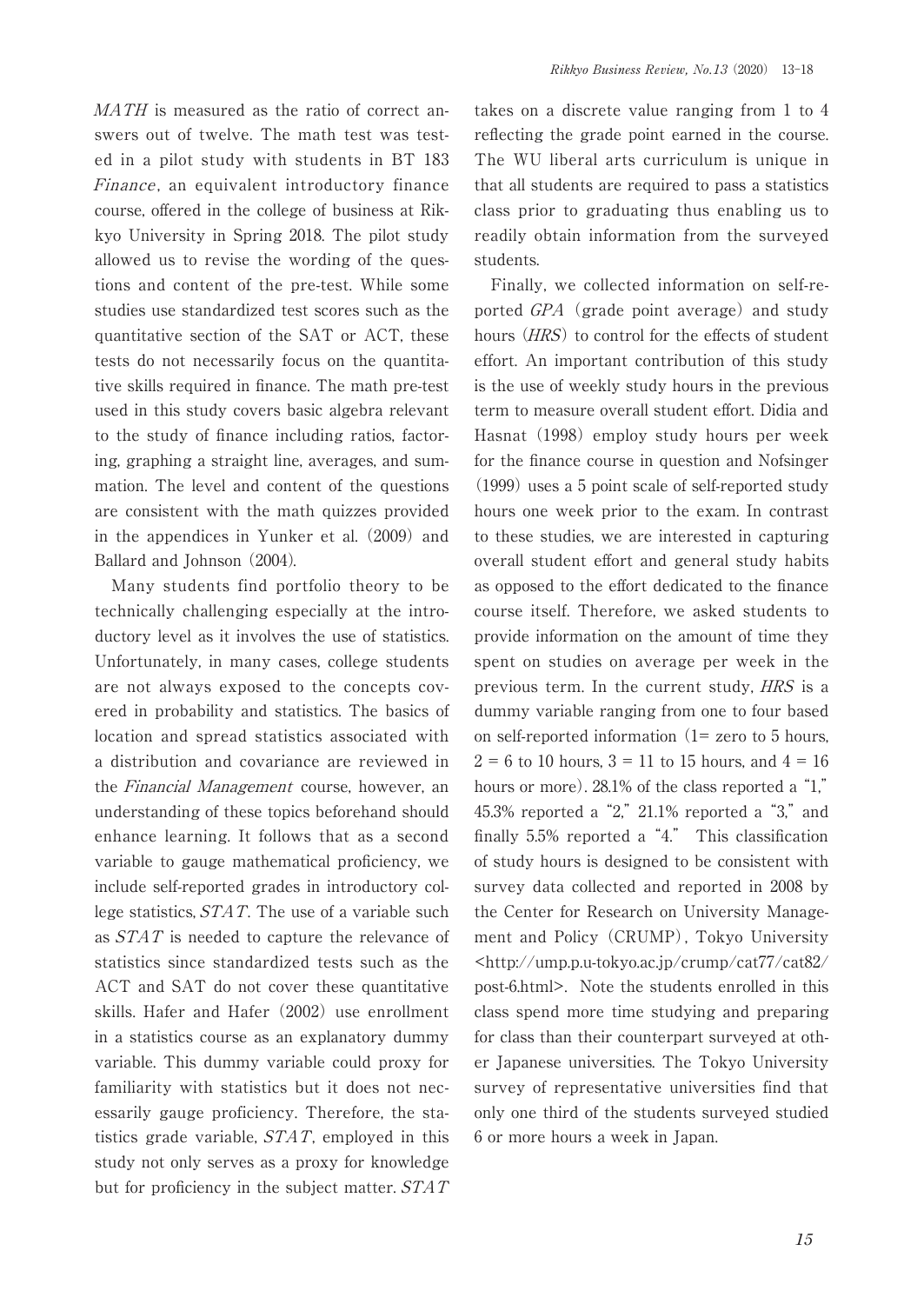## Ⅲ Estimated Model and Results

We regressed the final test score for the course, FINAL, on four explanatory variables.

$$
FINAL_i = \beta_0 + \beta_{MATH} MATH_i + \beta_{HRS} HRS_i +
$$
  

$$
\beta_{GPA} GPA_i + \beta_{STAT} STAT_i + \varepsilon_i \tag{1}
$$

where  $MATH$  is the score on the math pre-test, HRS is the dummy for the self-reported hours of study per week, GPA is the self-reported  $GPA$ ,  $STAT$  is the self-reported statistics course grade, and  $\varepsilon$  is the error term for the *i*th student. We expect the coefficients on all four explanatory variables to be positive. The correlations between the explanatory variables reported in Table 2 below is not sizable indicating multicollinearity for individual variables should not be an issue when estimating the model.

Related studies in finance use an ordered probit model since the dependent variable is a grade point equivalent of a letter grade. In this study, the dependent variable is a test score in percentage form so we employ ordinary least squares (OLS) to estimate the regression model. The estimated coefficients are presented in Table 3. All four coefficients on the explanatory variables are positive and statistically significant at conventional levels. We find GPA is an important determinant consistent with the studies

TABLE 2 CORRELATION

|            | <i>FINAL</i> | <i>MATH</i> | <b>HRS</b> | GPA   |
|------------|--------------|-------------|------------|-------|
| MATH       | 0.489        |             |            |       |
| <b>HRS</b> | 0.161        | $-0.042$    |            |       |
| <b>GPA</b> | 0.437        | 0.223       | 0.070      |       |
| STAT       | 0.491        | 0.427       | 0.085      | 0.602 |

by Didia and Hasnat (1998), Sen, Joyce, Farrell, and Toutant (1997), Van Ness, Van Ness, and Kamery (1999), Nofsinger (1999) and Raehsler et al. (2012). Also, consistent with Hafer and Hafer (2002) is the importance of a statistics course as can be discerned by the statistically significant coefficient for STAT. Finally, our estimated coefficient for  $HRS$  is positive and statistically significant confirming the notion that study habits on a weekly basis is a crucial factor for performance in courses such as finance, economics. Thus, coupled with Didia and Hasnat (1998) findings that hours for a particular course are statistically significant, our results suggest the importance of study habits especially for building block type subjects such as finance.

> Finally, the positive and statistically significant coefficient on MATH clearly indicates the importance of mathematics skills in the study of introductory finance. The impact measured as an elasticity evaluated at the mean is approximately  $0.36$  (= $0.321$  ( $0.775/0.691$ )). Thus a 10% percent increase in MATH should correspond to a 3.2% increase on FINAL.

> Regression model (1) is tested for heteroskedasticity using the Breusch-Pagan test where the squared residuals are regressed on the explanatory variables and a constant. The F test statistic for this regression is 1.083 (null hypothesis all coefficients are zero) and the coefficients on each of the explanatory variables are not statistically significant. As a consequence, we do not correct the standard errors for regression model (1). We also conducted a Ramsey RESET to check for potential problems arising from model specification. The F statistic using squared and cubed fitted values (RESET) is 0.808 and not statistically significant.

> A second regression model (2) is estimated with an expanded data set to include the exchange students who do not have a WU GPA and WU students who did not include their GPA or statistics grade in the survey. This increases the sample size to 153 out of a possible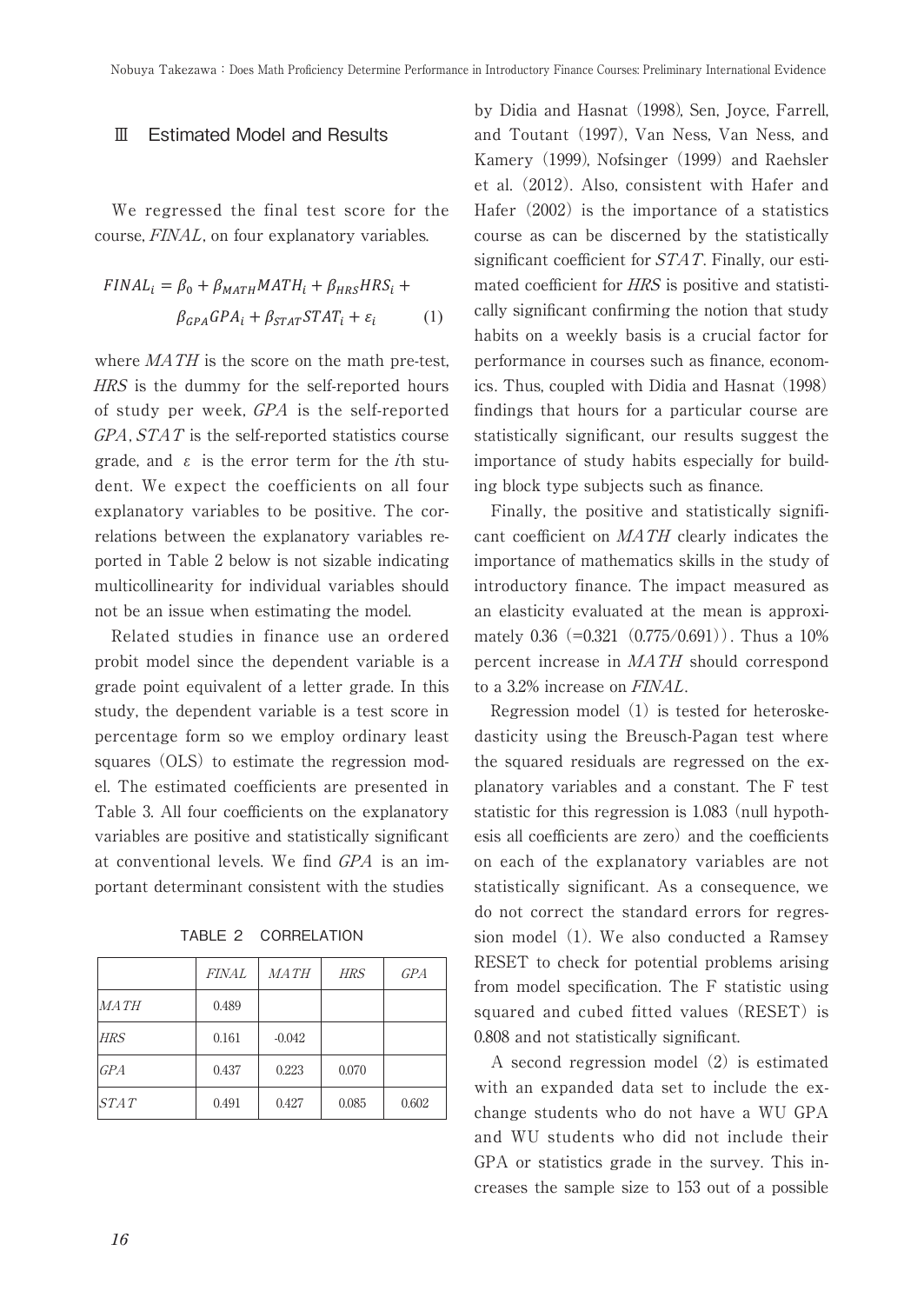| <b>VARIABLE</b>      | <b>COEFFICIENT</b> | $t$ -statistic (p-value) |
|----------------------|--------------------|--------------------------|
| <b>CONSTANT</b>      | 0.093              | 1.188(0.237)             |
| MATH                 | 0.321              | 4.538(0.000)             |
| <b>HRS</b>           | 0.026              | 1.982(0.049)             |
| <b>GPA</b>           | 0.065              | 2.604(0.000)             |
| STAT                 | 0.030              | 1.815(0.072)             |
| <b>OBSERVATIONS</b>  | 128                |                          |
| ADJUSTED $R^2$       | 0.373              |                          |
| <b>RAMSEY RESET</b>  |                    | 0.808(0.448)             |
| <b>BREUSCH-PAGAN</b> |                    | 1.083(0.368)             |

TABLE 3 ESTIMATES FOR REGRESSION MODEL (1)

Ramsey RESET for squared and cubed fitted values (F-statistic). Breusch-Pagan test for heteroskedasticity (F-statistic)

178. FINAL is then regressed on measures of math proficiency, MATH, and student effort, HRS.

$$
FINAL_i = \alpha_0 + \alpha_{MATH} MATH_i + \alpha_{HRS} HRS_i + \epsilon_i
$$
\n(2)

The findings for regression model (2) are summarized in Table 4 and qualitatively similar to the results for regression model (1) in Table 3. The results in Table 4 not only confirms the robustness of our estimates for model (1) but illustrates the relevance of the two explanatory variables MATH and HRS which are unique to this study. The estimated regression models could be interpreted within the framework of a production function in economics, however, this study has the more modest objective of simply examining the relationship between math skills and performance in a finance course.

## Ⅳ Concluding Remarks

This study provides preliminary empirical evidence indicating math skills play an important role in determining student performance in an introductory finance course. While the empirical results are both statistically and practically significant we acknowledge the fact that these results must be interpreted with care since three of the explanatory variables are based on self-reported information. Moreover, we are cognizant of the fact that factors such as self-efficacy could shed light on the behavioral implications of our findings for the math pretest variable (Hackett and Betz, 1989). The objective of this paper, however, is to simply document the direct effect of the math pre-test on academic performance in finance so we treat the math pre-test score as an exogeneous variable. Nevertheless, the findings suggest the use of a customized math pre-test is appropriate for assessing math proficiency since the test covers topics and concepts most often used in a principles class. As a consequence, the outcome on a math pre-test administered at an early stage of the course can help us assess whether extra tutorial sessions in the second of the half of the course is warranted. Furthermore, a curriculum which includes prerequisite courses in statistics or quantitative methods should provide students with the appropriate tools to better comprehend the material covered in an introductory finance course.